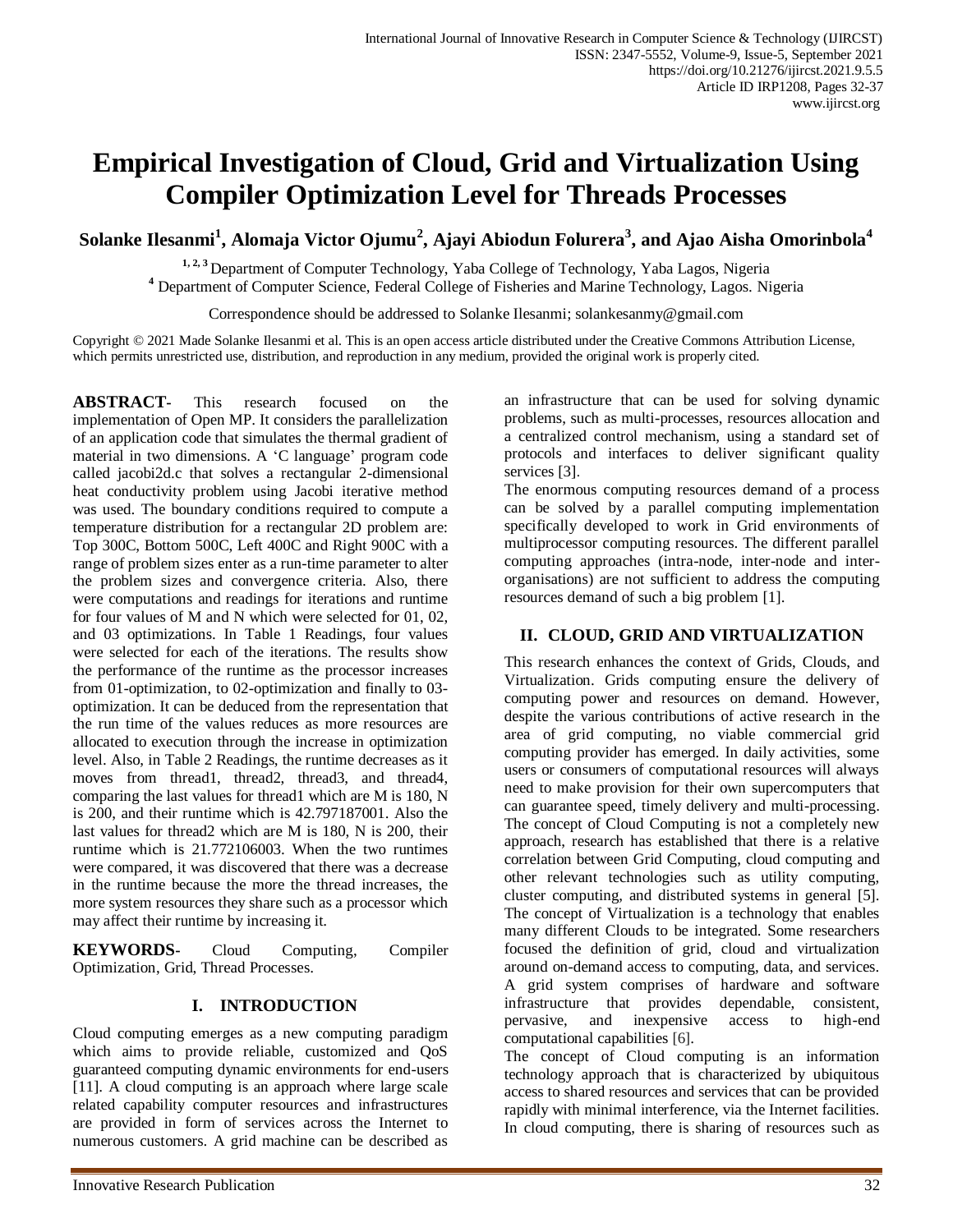software and hardware in order to achieve a coherence services and cost saving approach. In the field of computer science, a thread of execution comprises of the smallest sequence of executable instructions that can be processed independently by a scheduler, which forms part of the operating system. Different operating systems processes threads and processes differently from one another, but mostly a thread is made up of the component of a process. Many threads can executed within a single process, executing concurrently and sharing the same computer resources such as memory, while some processes do not share memory resources or computer resources. Most times, the threads of a process can share its executable code and the values of its variables at any given time [8].

The issue of Virtual Machine (VM) concept dates back to the early 60s, this approach was introduced by IBM as a means to provide concurrent, interactive access to their mainframe computers. A VM was an example of the physical machine and gave users the illusion of accessing the physical machine directly. Virtual Machine was developed and used to enable time-sharing and resourcesharing at the same time on the expensive hardware resources. Virtualization has been helpful in reducing the cost of hardware resources and to improve the overall productivity by accommodating as many users as possible to work on it simultaneously [3]. However, as technology advances and become more integrated, the hardware has become cheaper and affordable and at the same time multiprocessing operating systems has been invented and integrated [2].

### **III. METHODOLOGY**

The development of mobile and portable computing devices has created an enabling environment for minimizing the power consumed by a computer program. In the early development, the limitations of the computer memory have been a limiting factor which hampers the performance of optimizations. Because of all these influence, optimizations do not often produce optimal result, and in fact an optimization sometimes may become an impediment to performance of resources. As a result of these problems, there is a need for compiler optimization and compares of runtime in threads processes in order to determine the processor performance.

The objective of this research is the Implementation of an OpenMP which considers the parallelization of an application code that simulates the thermal gradient of a material in two dimensions using C language program code called jacobi2d.c and compares the results of the optimization and threads processes in order to determine the performance of the runtime as the processor increases.

The study adopted a combination of qualitative and quantitative research methods. It explores the concept of cloud, grid and virtualization. Also utilizes parallelization of an application code which simulates the thermal gradient of a material in two dimensions using a C language program code called **jacobi2d.c** that solves a rectangular 2 dimensional heat conductivity problem using Jacobi iterative method to test the runtime and determine the

performance of the processor. This research analysis was conducted using University of Greenwich UK CMS grid machine resources.

### **IV. DATA PRESENTATION AND ANALYSIS**

## *A. Compiler Optimization*

#### **STEP 1**

In the step one of this research, there is a modification to the jacobi2d.c code to reflect the following boundary conditions, at top 30C, bottom 50C, left 40C, and at the right 90C. The tolerance was set to 0.0001, the result was set to not printing using 0, and 1 for printing of the boundary sizes. Four different values were selected for M and N for different optimization, which comprises of 01 optimization, 02-optimization and 03-optimization.

#### **Reflection of boundary sizes**

Compiler optimization is a process to minimize the time taken to execute a program. The Figure 1 indicates the reflection of boundary sizes, while Figure 2 comprises of compiler, program and runtime parameters. In this step 1, the jacobi2d.c code was modified to:

```
// fix boundary conditions
for (i=1; i \le m; i++) {
        t[i][0] = 40.0;t[i][n+1] = 90.0;}
for (j=1; j \le n; j++) {
        t[0][j] = 30.0;t[m+1][i] = 50.0;
```
Fig. 1: Reflection of boundary sizes.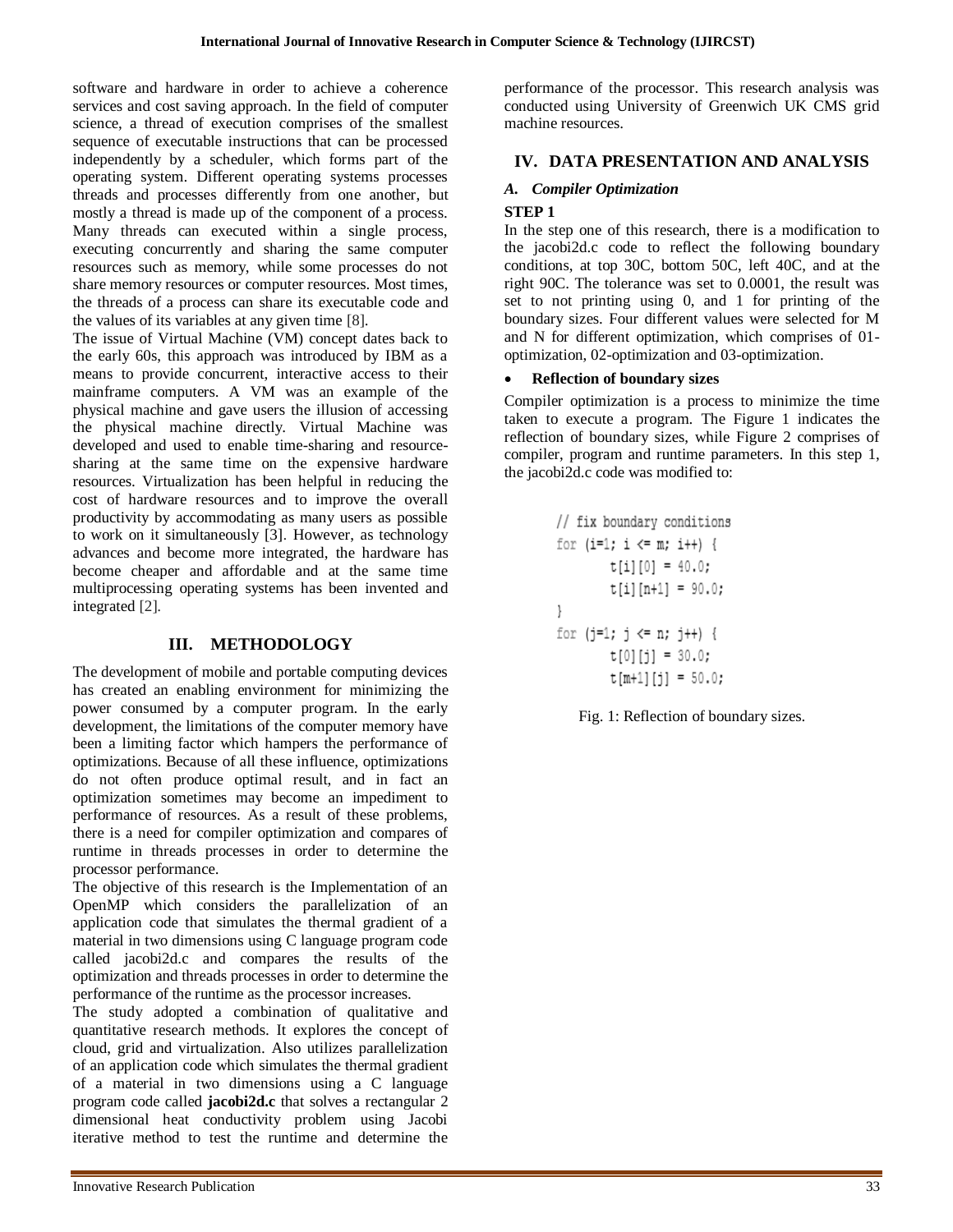```
si305@student 79 % cd cgv
/home/si305/cqv
si305@student 80 % gcc -01 jacobii2d.c -o jacobii2d
si305@student 81 % jacobii2d 220 220 0.0001 0
iter = 39338 difmax = 0.00009999646The time spent is 25.322168 and char 0
si305@student 82 % jacobii2d
         *** Usage: partal <integer n> <integer m> <float tol> <integer turnprin
t>
si305@student 83 % jacobii2d 260 260 0.0001 0
iter = 50275 difmax = 0.00009999393The time spent is 58.745318 and char 0
si305@student 84 % jacobii2d
         *** Usage: partal <integer n> <integer m> <float tol> <integer turnprin
t>
si305@student 85 % jacobii2d 300 300 0.0001 0
iter = 61630 difmax = 0.00009999820The time spent is 76.422497 and char 0
si305@student 86 % jacobii2d
         *** Usage: partal <integer n> <integer m> <float tol> <integer turnprin
t>
si305@student 87 % jacobii2d 400 400 0.0001 0
iter = 90696 difmax = 0.00009999933
The time spent is 197.952488 and char 0
```
Fig. 2: Screen shot for Compiler, program name and runtime parameters

## *B. Optimization Level*

The following computations are the readings of iterations and runtime for the four values of M and N which was selected for 01, 02 and 03 optimizations. Four values were selected for each of the iterations, and the table below shows the four values and the result of the iteration and the runtime for each of the iterations performed.

**Compiler: gcc jacobii2d.c –o jacobii2d, Executable name: jacobii2d**

|                               | Value M        | <b>Value N</b> | <b>Runtime</b> | <b>Iterations</b> | <b>Difmax</b> |
|-------------------------------|----------------|----------------|----------------|-------------------|---------------|
| <b>READINGS</b>               | 220            | 220            | 25.322168      | 39338             | 0.00009999646 |
| <b>FOR</b>                    | 260            | 260            | 58.745318      | 50275             | 0.00009999393 |
| 01-OPTIMIZATION               | 300            | 300            | 76.422497      | 61630             | 0.00009999820 |
|                               | 400            | 400            | 197.952488     | 90696             | 0.00009999933 |
| <b>READINGS</b>               | <b>Value M</b> | <b>Value N</b> | <b>Runtime</b> | <b>Iterations</b> | <b>Difmax</b> |
| <b>FOR</b><br>02-OPTIMIZATION | 220            | 220            | 16.488465      | 39338             | 0.00009999646 |
|                               | 260            | 260            | 28.701726      | 50275             | 0.00009999393 |
|                               | 300            | 300            | 46.694705      | 61630             | 0.00009999820 |
|                               | 400            | 400            | 151.077582     | 90696             | 0.00009999933 |
|                               | <b>Value M</b> | <b>Value N</b> | <b>Runtime</b> | <b>Iterations</b> | <b>Difmax</b> |
| <b>READINGS</b>               | 220            | 220            | 16.314877      | 39338             | 0.00009999646 |
| <b>FOR</b>                    | 260            | 260            | 27.160550      | 50275             | 0.00009999393 |
| 03-OPTIMIZATION               | 300            | 300            | 45.176557      | 61630             | 0.00009999820 |
|                               | 400            | 400            | 130.857994     | 90696             | 0.00009999933 |

Table 1: Readings for 01, 02, 03 optimization Runtime for values M and N

In the above table 1, comprises of the readings for 01, 02, 03 optimizations for four selected values of M and N. It was discovered from the readings and the results of the runtime that the runtime decreases as the optimization level increases; this indicates that the processor allocates more resources and thereby increasing the rate of execution runtime. In order to explain this in a more graphical form, a bar chart was used to illustrate the runtime performance.

This bar chart explains the performance of the runtime as the processor increases from 01-optimization, to 02 optimization and finally to 03-optimization. We could deduce from the graphical representation that the run time of the values reduces as more resources are allocated to execution through the increase in optimization level.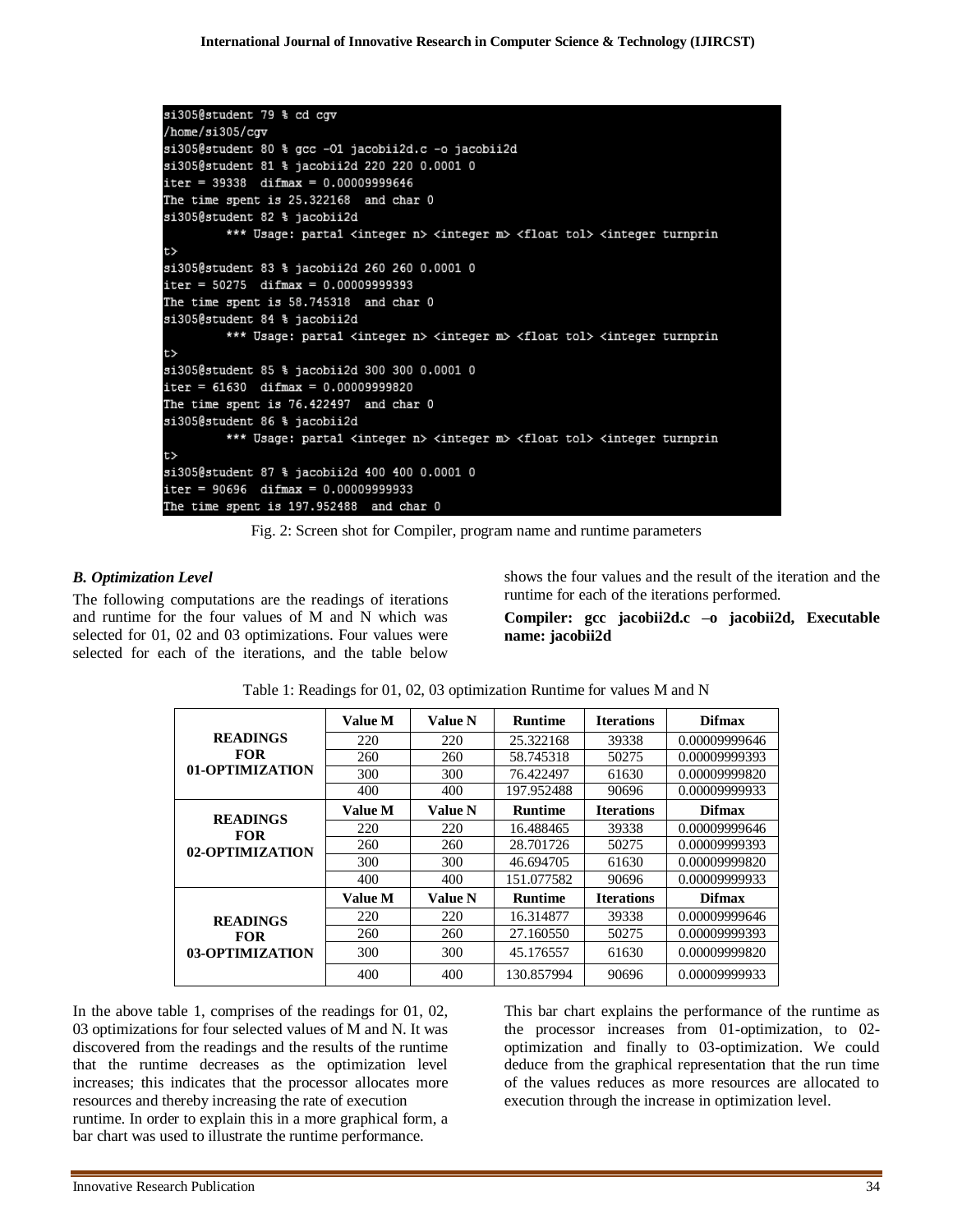From the above table 1, the last runtime for each of the optimization values was selected, which comprises of 01 optimization, 02-optimization and 03-optimization. For all the last values of the each optimization:

#### **M is 400, N is 400**

Computing the runtime for the extracted last values in each optimization, we have:

|  |  |  |  | Table 2: Extracted last values of M, N in each optimization |  |
|--|--|--|--|-------------------------------------------------------------|--|
|  |  |  |  |                                                             |  |

| <b>Optimizations</b> | <b>Runtime</b> |
|----------------------|----------------|
| 01-optimization      | 197.952488     |
| 02-optimization      | 151.077582     |
| 03-optimization      | 130.857994     |



Fig. 3: Runtime Result of 01,02,03 optimizations for value M,N

In summary of the chart analysis above, it is recorded that for values M 400, N 400 with following runtime (197.952488) for 01-optimization, runtime (151.077582) for 02-optimization and runtime (130.857994) for 03 optimization, it was discovered that when the processors are optimized, or when higher optimization are used to run a set of values, the runtime tends to decrease with respect to the increase in optimization. The result of the chart above, can therefore be concluded that the blue lines which signifies the rate of the runtime decreases with the respect to increase in optimization.

## *C. Open MP Parallel Version of Jacobi Code*

### **STEP 2**

In step 2, there is a modification to the application created in step1 to be able to get parallel of the code with openmp using the code (#pragma omp parallel for default (shared)  $private(i,j)$ ). Timer was also included using the timer code (omp\_get\_wtime();) so as to determine the parallel runtime of the code, it was also tested on four (4) threads or processors to be able to measure the performance and record the parallel runtime.

#pragma omp parallel for default (shared) private (i, j)

for  $(i=1; i \le m; i++)$  {

for  $(j=1; j \le n; j++)$  {

tnew[i][j] =  $(t[i-1][j]+t[i+1][j]+t[i][j-1]+t[i][j+1]/4.0;$ 

#pragma omp parallel for default (shared) private (i, j, diff)



if  $(diff > difmax)$  {

 $diffmax = diff;$ 

Fig. 4: Openmp Parallel code

## *D. Threads Level*

**Compiler:gcc-fopenmp jacobiopenmp.c -o jacobiopmmp, Executable name: jacobiopenmp**

## **V. DISCUSSION OF FINDINGS**

The table 2 above shows the various readings for value M and N for about four (4) threads, the readings consists of the values, runtime, iterations and Difmax for each of the value used. The same set of values was used for all the four threads in order to make comparison between the values, especially their runtime. Based on the readings taken from the four (4) threads, the following were discovered:

- The runtime decreases as it moves from thread1, thread2, thread3 and thread4, comparing the last values for thread1 which are M is 180,N is 200, and their runtime which is 42.797187001 . Also the last values for thread2 which are M is 180, N is 200, their runtime which is 21.772106003. When the two runtimes were compared, it was discovered that there was a decrease in the runtime because the more the thread increases, the more system resources they share such as a processor which may affect their runtime by increasing it.
- The iterations are the same for all the values for thread1, thread2, thread3, thread4.
- The Difmax are also the same for thread1, thread2, thread3, thread4.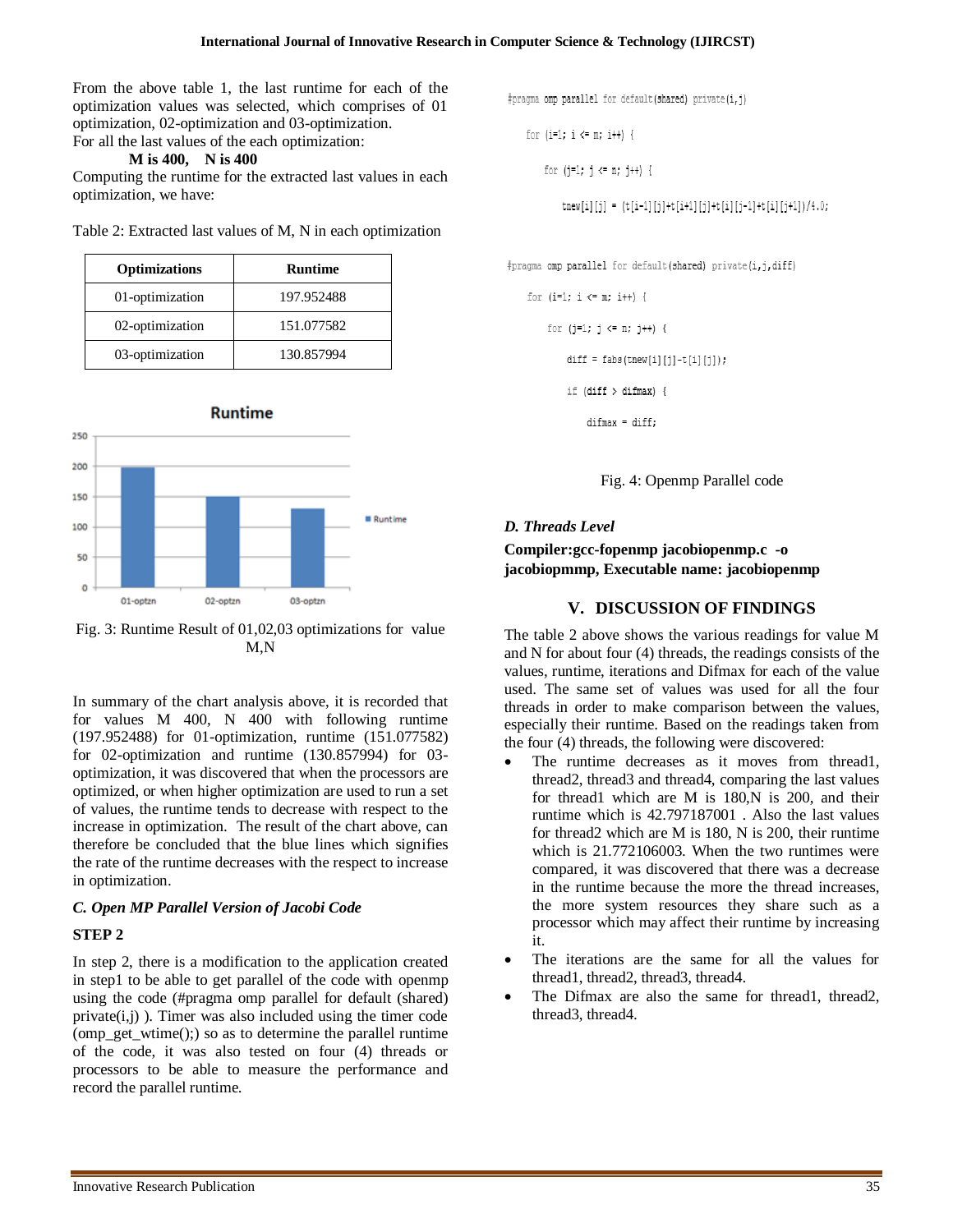|                                                      | <b>Value M</b> | <b>Value N</b> | <b>Runtime</b> | <b>Iterations</b> | <b>Difmax</b> |
|------------------------------------------------------|----------------|----------------|----------------|-------------------|---------------|
| <b>READINGS</b><br><b>FOR</b><br>THREAD 1            | 70             | 80             | 1.489187002    | 7589              | 0.00009998674 |
|                                                      | 100            | 120            | 5.872882999    | 14161             | 0.00009997808 |
|                                                      | 140            | 160            | 18.256341003   | 23698             | 0.00009998894 |
|                                                      | 180            | 200            | 42.797187001   | 34672             | 0.00009999279 |
|                                                      | Value M        | <b>Value N</b> | <b>Runtime</b> | <b>Iterations</b> | <b>Difmax</b> |
| <b>READINGS</b>                                      | 70             | 80             | 0.807676002    | 7589              | 0.00009998674 |
| <b>FOR</b>                                           | 100            | 120            | 3.106940001    | 14161             | 0.00009997808 |
| THREAD <sub>2</sub>                                  | 140            | 160            | 9.461168002    | 23698             | 0.00009998894 |
|                                                      | 180            | 200            | 21.772106003   | 34672             | 0.00009999279 |
|                                                      | Value M        | <b>Value N</b> | <b>Runtime</b> | <b>Iterations</b> | <b>Difmax</b> |
| <b>READINGS</b><br><b>FOR</b><br>THREAD <sub>3</sub> | 70             | 80             | 0.742388003    | 7589              | 0.00009998674 |
|                                                      | 100            | 120            | 2.592556998    | 14161             | 0.00009997808 |
|                                                      | 140            | 160            | 7.853976000    | 23698             | 0.00009998894 |
|                                                      | 180            | 200            | 16.931387000   | 34672             | 0.00009999279 |
|                                                      | <b>Value M</b> | <b>Value N</b> | <b>Runtime</b> | <b>Iterations</b> | <b>Difmax</b> |
| <b>READINGS</b><br><b>FOR</b><br><b>THREAD4</b>      | 70             | 80             | 0.576768998    | 7589              | 0.00009998674 |
|                                                      | 100            | 120            | 1.973710999    | 14161             | 0.00009997808 |
|                                                      | 140            | 160            | 5.704780001    | 23698             | 0.00009998894 |
|                                                      | 180            | 200            | 14.126476999   | 34672             | 0.00009999279 |

Table 3: Readings for 1,2,3,4 Threads Parallel Runtime for values M and N

In addition to the results of the readings in above table 3. **M is 180, N is 200**

Table 4: Extracted last values of M and N in each thread

| <b>THREADS</b> | <b>RUNTIME</b> |
|----------------|----------------|
| 01-Thread      | 42.797187001   |
| 02-Thread      | 21.772106003   |
| 03-Thread      | 16.931387000   |
| 04-Thread      | 14.126476999   |



**Step 2 Runtime Results** 

Fig. 5: Step 2 Runtime results

thread01, thread02, thread 03 and thread04. The last values of all the threads are:

This graph (Figure 5) shows additional information on the decrease in runtime as the number of threads increases.

### **VI. CONCLUSION**

This research work demonstrates using Open MP to parallelize a practical application. It shows how parallel performance tuning using Open MP as well as compiler optimizations can be used to achieve improved performance. The parallelization of an application code which simulates the thermal gradient of a material in two dimensions was used. The research work explains the performance of the runtime as the processor increases from 01-optimization, to 02-optimization and finally to 03 optimization. We could deduce from the result representation that the run time of the values reduces as more resources are allocated to execution through the increase in optimization level. Also, it was discovered that there was a decrease in the runtime because the more the thread increases, the more system resources they share such as a processor which may affect their runtime by increasing the run time.

## **CONFLICTS OF INTEREST**

The authors declare that they have no conflicts of interest.

In Figure 5 interprets the runtime for each thread. For the Figure 5, the last values of each thread were used for